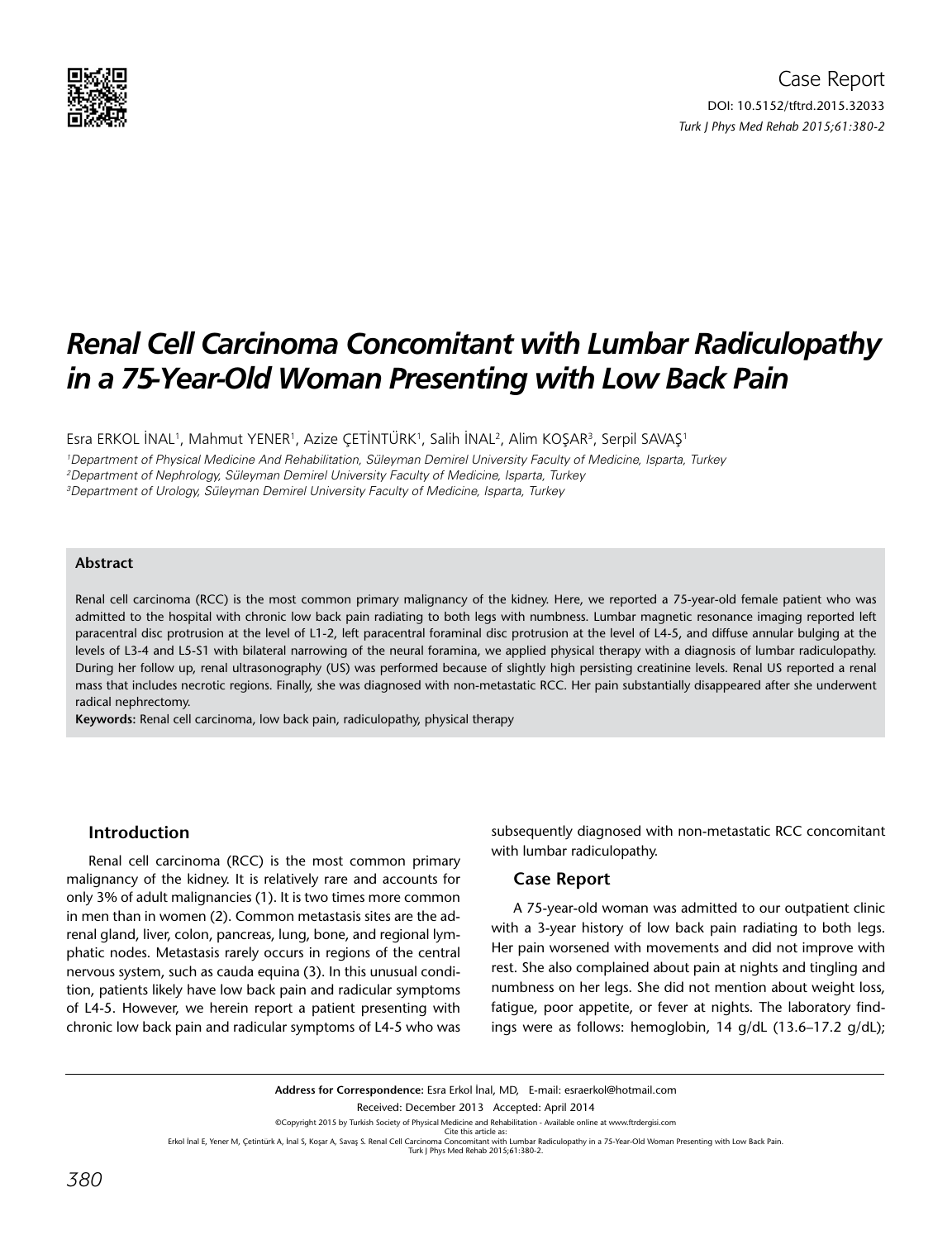white blood cell count, 6.000/µl (5200–12400/µl); erythrocyte sedimentation rate, 45 mm/h; C-reactive protein, 5.1 mg/L  $(0-3 \text{ mg/L})$ ; serum urea, 60 mg/L  $(10-40 \text{ mg/L})$ ; and creatinine, 1.38 mg/dL (0.66–1.09 mg/dL). Urinalysis demonstrated no pathology, except microscopic hematuria. During the physical examination, movements of the lumbar spine were painful in all directions, and the femoral stretch test was positive in both lower limbs. Neurological examinations revealed no pathology. Lumbar magnetic resonance imaging (MRI) reported left paracentral disc protrusion at the level of L1-2, left paracentral foraminal disc protrusion at the level of L4-5, and diffuse annular bulging at the levels of L3-4 and L5-S1 with bilateral narrowing of the neural foramina. Hotpack (Medsis A.O.S.B. 10040 Çiğli, İzmir) and transcutaneous electrical nerve stimulation (Endomed 682, Enraf Nonius, B.V.P.O. Box 120803004 GB Rotterdam, The Nederland, 2012-CE 0197) were performed for 20 min/day. Therapeutic ultrasound (1.5 watt/cm<sup>2</sup>) (Enraf Nonius, Sonopuls 490 u B.V.P.O. Box 120803004 GB Rotterdam, The Nederland, 2012 CE 0197) was used for 6 min/day along the paravertebral region. In addition, paraspinal and abdominal strengthening exercise programs were added to the physical therapy program with the diagnosis of lumbar radiculopathy. After 14 sessions, because her pain and numbness could not be alleviated, we decided to administer pregabalin  $2 \times 75$  mg/day and increased the dose to  $2 \times 150$  mg/day without any other medication for her chronic low back pain radiating to her legs. Renal ultrasonography (US) was performed because slightly high persisting creatinine levels and microscopic hematuria were observed during her follow up. Renal US reported a renal mass with a size of  $22 \times 18$  mm and  $17 \times 11$  mm that includes necrotic regions. Abdominal computed tomography (CT) revealed a right renal tumor with a size of  $27 \times 20$  mm (Figure 1). Urine cytological



**Figure 1.** CT shows the right renal mass with the necrotic region indicated by an arrow CT: computed tomography

analysis was reported to be benign. Renal MRI and MRI urography reported a renal mass, including hemorrhagic and necrotic regions in the right renal pelvis and inferior pole. After right radical nephrectomy, the patient's pain was substantially relieved. Written informed consent was obtained from the patient.

## **Discussion**

The frequent symptoms of RCC include flank pain, hematuria, and palpable abdominal mass. Actually, only few patients present with this triad of clinical symptoms. Approximately half of RCC cases are detected incidentally on imaging methods such as US, CT, or MRI (4,5). In our patient, there was no flank pain, palpable abdominal mass, or hematuria on admission. However, she had both mechanical and inflammatory chronic low back pain, with numbness on both legs. There was no sign of malignancy; therefore, we applied a physical therapy program for radiculopathy. After 14 sessions of the physical therapy program, her pain persisted. It was previously reported in the literature that pregabalin may be a treatment option in the management of chronic low back pain (6). Therefore, we administered pregabalin for her chronic low back pain due to lumbar radiculopathy, and we planned to perform abdominal US because of slightly high persisting creatinine levels and microscopic hematuria. After ultrasonographic assessment, we noticed a renal mass, and she underwent radical nephrectomy.

In many papers, it has been reported that radicular pain in RCC patients is caused by metastases to the vertebral bone (7,8) or cauda equina (3,9). Also, a few authors reported chronic low back pain as a missed sign for RCC (10). In our patient, there was no metastasis; however, she had both mechanical and inflammatory chronic low back pain, and the pain substantially disappeared following nephrectomy.

Low back pain is a frequent complaint mostly indicating a benign disease; however, it should be kept in mind that some serious malignant diseases such as RCC may also cause low back pain with or without radicular pain by itself or its metastases (7,9,10). As in our case, low back pain that does not alleviate with rest and physical therapy and sometimes keeps patients awake at nights may be an indicative sign of a probable concomitant inflammatory disease or malignancy.

#### **Conclusion**

In daily practice, low back pain is a relatively frequent complaint which physical medicine and rehabilitation specialists encounter. Additionally, it is also known that early diagnosis contributes significantly to the 5-year survival rate among patients with RCC (4). Although the patient has lumbar radiculopathy, which is inconsistent with physical examination, a rare cause of low back pain, RCC, must also be kept in mind, particularly in chronic cases and in elderly patients as an additional or a concurrent reason.

**Informed Consent:** Written and verbal informed consent was obtained from patient who participated in this case.

**Peer-review:** Externally peer-reviewed.